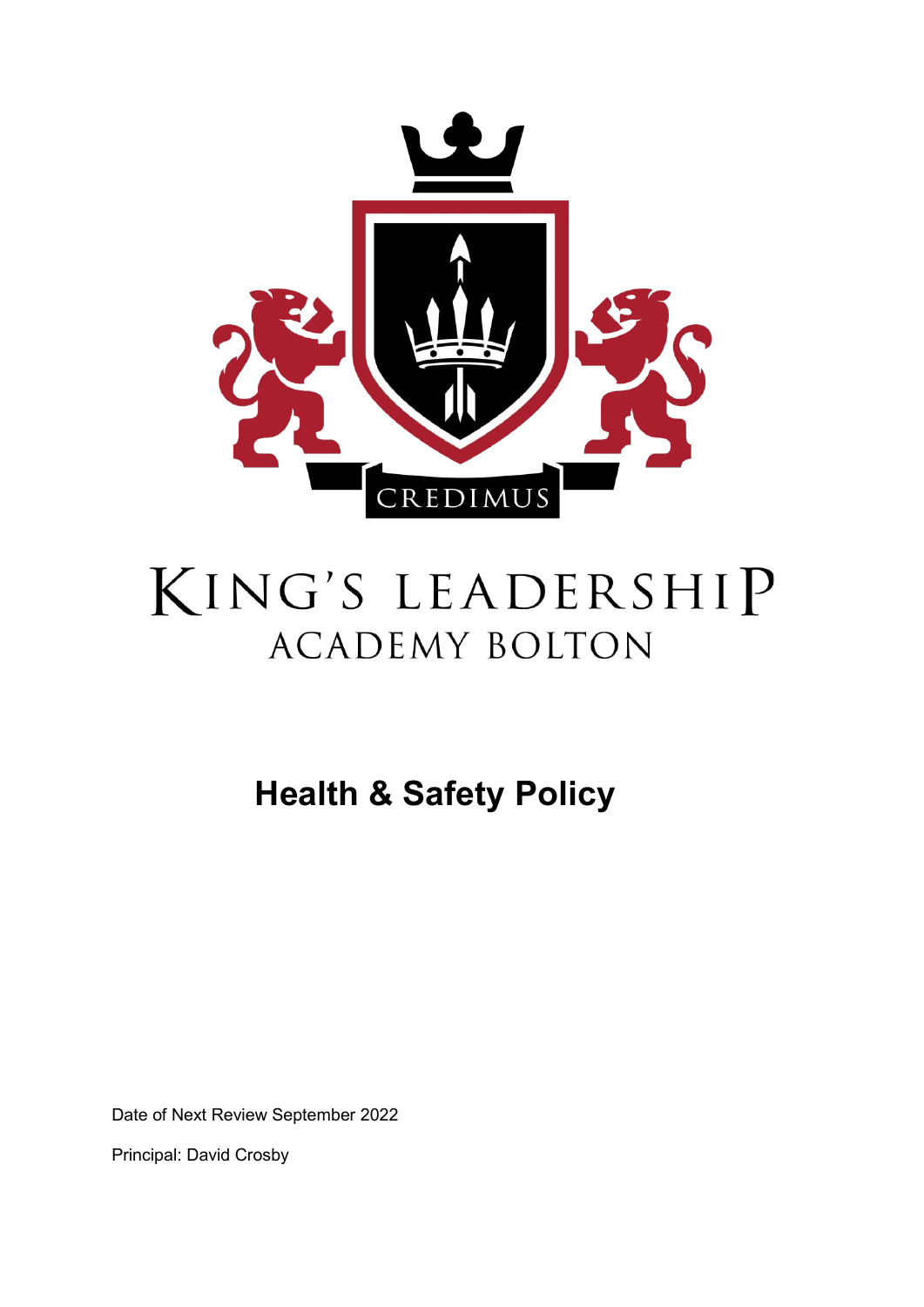# **Introduction**

The Academy recognises and accepts that every one of its employees, students and visitors to the Academy is entitled to a safe and healthy environment.

# **Purpose**

It is the intention of the Governing Body of the Academy that all appropriate steps will be taken to meet statutory requirements, recognised codes of practice and guidance notes in establishing a safe and healthy environment. The 'References' section at the end of this policy sets out these sources.

The overall high quality of the environment will be evidence of a strong ethos of housekeeping, which will permeate the Academy community and an awareness of the fabric and appearance of the building will be demonstrated by students and employees on a daily basis.

All employees have both a duty and a responsibility to take reasonable care to avoid injury to themselves and others and to co-operate to ensure statutory duties and obligations are fulfilled. The Academy's

Health and Safety Policy can only be successfully implemented with the full co-operation of everyone concerned.

# **Procedure**

# **Responsibilities**

A Department for Education [DfE] guidance note on the statutory responsibilities of schools is given in Appendix A of this policy.

# **Responsibilities of the Governing Body**

In discharging its responsibilities, the Governing Body will:

- make itself familiar with the requirements of the appropriate legislation and codes of practice
- create and monitor a management structure for Health and Safety
- ensure that there is an effective and enforceable policy for the provision of health and safety throughout the Academy, and, that it is implemented
- periodically assess the effectiveness of the policy and ensure that any necessary changes are made
- identify and evaluate risks relating to possible accidents and incidents connected with Academy sponsored activities, including work experience.

In particular, the Governing Body undertakes to provide as far as is reasonably practicable:

- a safe place for all users of the site to work, including safe means of entry and exit
- plant, equipment and systems of work that are safe
- safe arrangements for the handling, storage and transportation of articles and substances
- safe and healthy working conditions that take account of appropriate statutory requirements, code of practice and guidance
- supervision, training and instruction so that all staff and students can perform their school related activities in a healthy and safe manner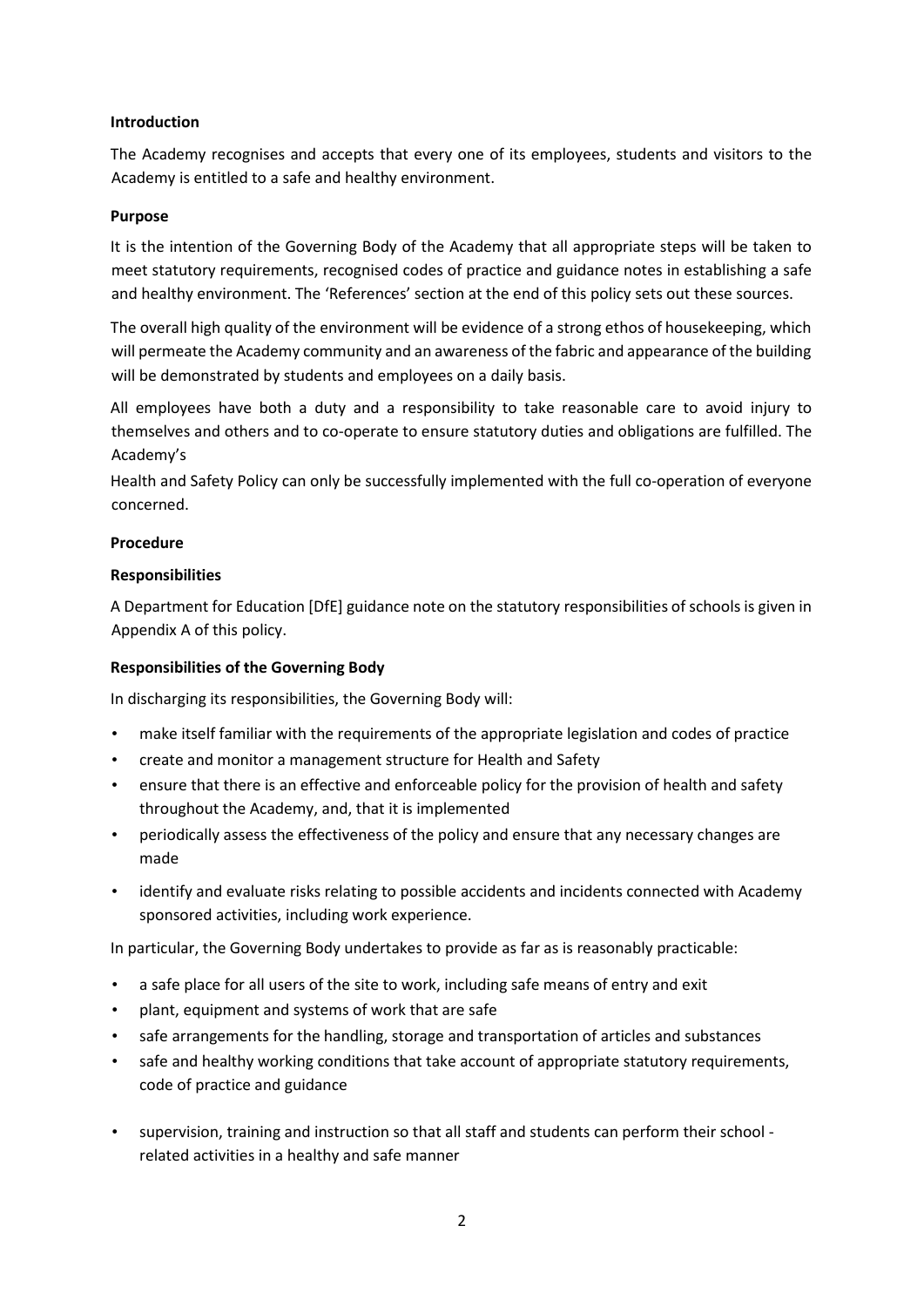• provide safety and protective equipment and clothing, with associated guidance, instruction and supervision.

# **Responsibilities of the Principal**

The Principal has responsibility for the day-to-day development and implementation of safe working practices and conditions for all staff, students and visitors. The Principal will take all reasonably practicable steps to ensure that the Health and Safety policy is implemented.

#### **Responsibilities of the Health & Safety Manager**

The Principal will designate a senior manager to be the Academy's Health and Safety [H&S] Manager. The H&S Manager will be responsible for the day to day implementation of the Health and Safety Policy and will be the designated contact with the Health & Safety Executive.

# **Responsibilities of Supervisory Staff**

All supervisory staff will make themselves familiar with the requirements of health and safety legislation and codes of practice that are relevant to the work of their area of responsibility.

In addition to the general duties that all members of staff have, they will be directly responsible to the H&S Manager for the implementation and operation of the Academy's Health and Safety Policy within their relevant departments and areas of responsibility.

Responsibility for aspects of Health and Safety are written into the Job Descriptions of the Academy's managers.

Supervisory staff will take a direct interest in the Academy's Health and Safety Policy and in ensuring that staff, students and others comply with its requirements.

#### **Responsibilities of all members of staff**

All staff are expected to familiarise themselves with the Health and Safety aspects of their work and avoid conduct which would put themselves or anyone else at risk.

In particular, members of staff will:

- be familiar with the Health and Safety Policy and all safety requirements laid down by the Governing Body
- ensure that staff, students, visitors and contractors are applying Health and Safety regulations, rules, routines and procedures effectively
- see that all plant, machinery and equipment are in good and safe working order and adequately guarded, and not make or allow improper use of such plant, machinery and equipment
- use the correct equipment and tools for the job and any protective equipment or safety devi ces that may be supplied
- ensure that toxic, hazardous and highly flammable substances are correctly used, stored and labelled
- report any defects in the premises, plant, equipment and facilities that they observe to the H&S Manage
- take an active interest in promoting Health and Safety and suggest ways of reducing risks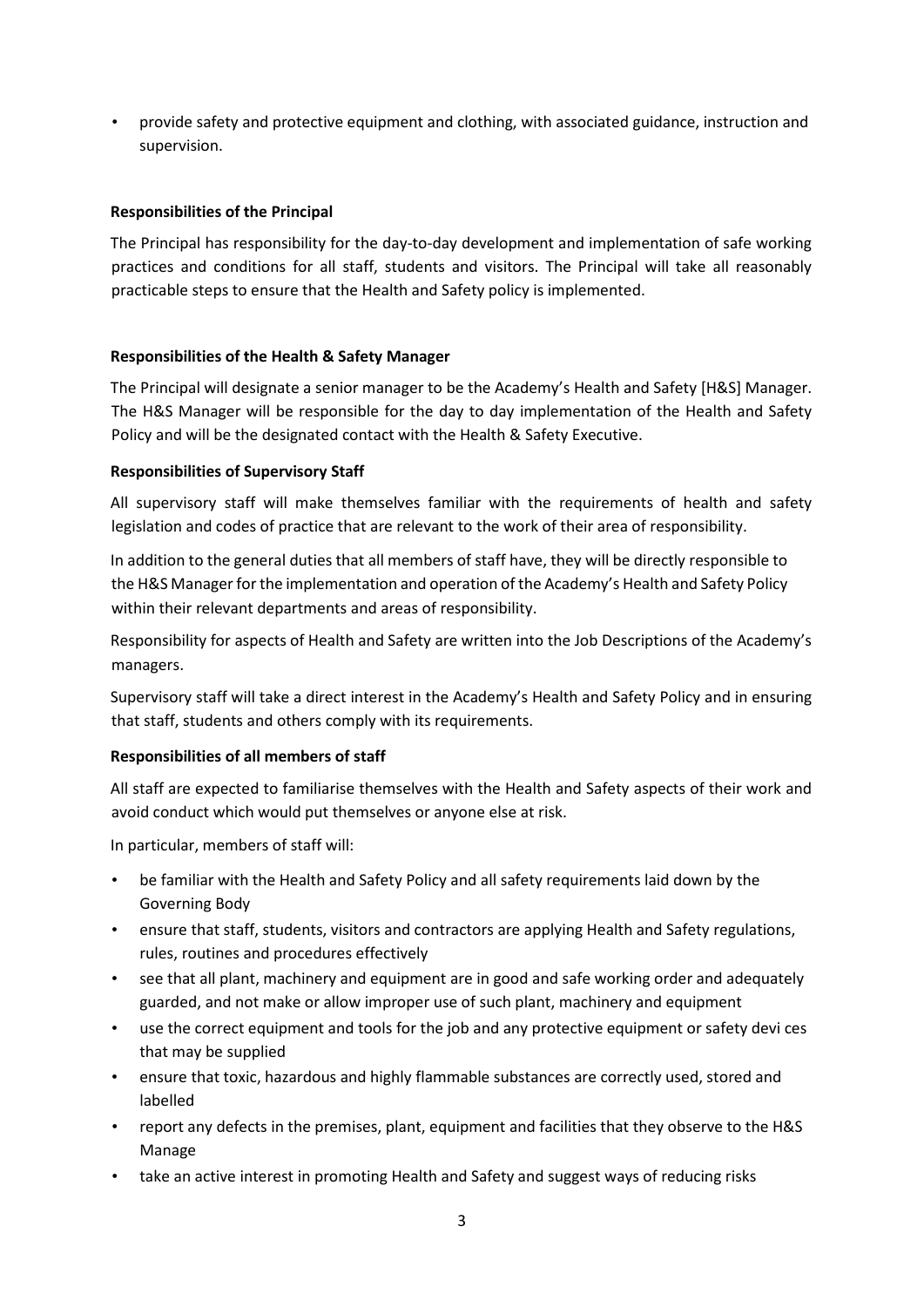• ensure there are adequate plans to assess and mitigate the risk during activities taking place within their classrooms to ensure the safety of all students.

# **Health and Safety Committee**

The Academy will have a Health and Safety Committee which will monitor Health and Safety issues within the Academy. The Committee will report to the Governing Body.

# **Safety Education**

The D.f.E has published guidance for schools on Safety Education. This guidance shows how the curriculum for Personal, Social and Health Education [PSHE] and Citizenship can address the issue of accidental injury and death in children and young people.

One of the aims of PSHE is to enable children to apply personal and social skills to a range of contexts in their lives. Skills in risk assessment learned in relation to preventing accidents are transferable to other issues.

This D.f.E guidance also sets out the general teaching requirement for health and safety in relation to science, design and technology, information and communication technology, art and design, and physical education.

# **Health & Safety Arrangements**

# **Fire Safety**

Appropriate procedures for ensuring that safety precautions are properly managed will be formulated and disseminated to all staff. These procedures will include Fire Drills and the use of Fire Extinguishers.

The Academy's evacuation procedure will be prominently di splayed in all teaching rooms, offices and curriculum areas. All staff and students must be fully conversant with the procedures for evacuation of the premises in case of a fire/bomb threat. Evacuation procedures will be tested each term. The evacuation and safety of visitors and contractors will be the responsibility of the person who they are visiting or working for.

All firefighting equipment will be checked annually by an approved contractor and records maintained. The fire alarm will be tested weekly from different points when the site is not in use and records maintained. All emergency lighting will be tested six-monthly and records maintained.

#### **Risk Assessments**

Appropriate risk assessments must be completed for, but not limited to

- all school trips (using EVOLVE)
- Students with particular physical and emotional needs (PEEPs)
- All potentially dangerous/hazardous activities undertaken on school premises o Science practical's
- Physical educational activities
- Pregnant staff members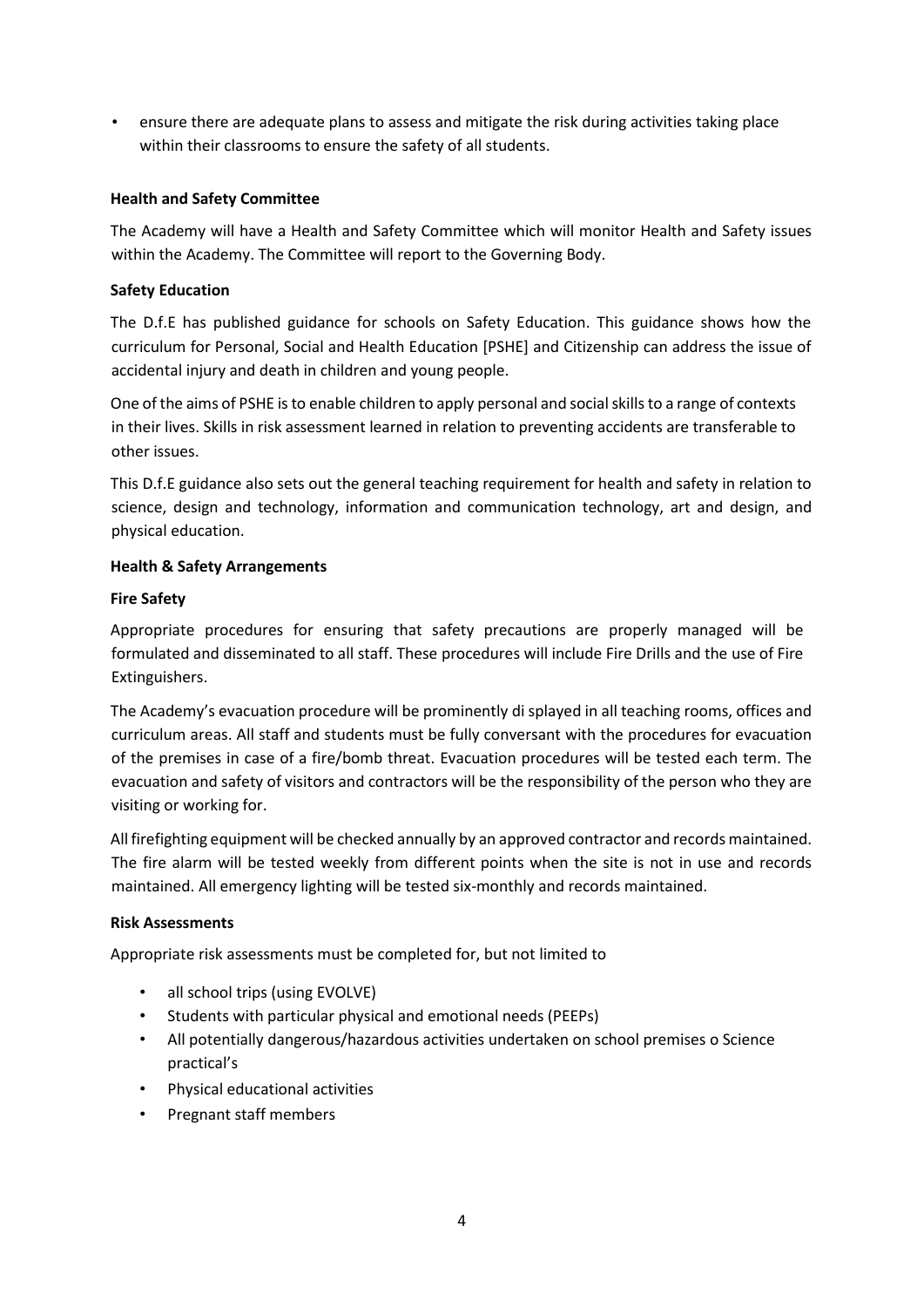# **Reporting Accidents**

All accidents to staff, students and visitors must be reported, in writing, using the Academy's accident report form. The completed form should be given to the H&S Manager. Certain accidents must be reported to the Health and Safety Executive under the Reporting of Injuries, Diseases and Dangerous Occurrences Regulations 1995 [RIDDOR]. The H&S Manager will ensure that the Health and Safety Executive is informed of reportable incidents.

# **Coping with the sudden death of a student**

A copy of the DfE guidance notes on coping with the sudden death of a student is given in Appendix B to this policy. Further guidance is set out in the Academy Emergency Management Plan

# **First Aid**

First aid can save lives and prevent minor injuries becoming major ones. Under health and safety legislation, employers have to ensure that there are adequate and appropriate equipment and facilities for providing first aid in the workplace.

A D.f.E good practice guide, Guidance on First Aid for Schools has been written to provide advice for schools on drawing up first aid policies and ensuring that they are meeting their statutory duties. In particular it includes a checklist of issues which schools may find helpful when undertaking a risk assessment. The Governing Body seeks to adopt this guidance on good practice.

The H&S Manager should ensure that the number of certified first-aiders will not, at any time, be less than the number required by law. In addition, supplies of first aid material should be held at various locations throughout the Academy. These supplies should be checked on a regular basis by a qualified first-aider.

#### **Equipment**

Protective clothing/gloves/masks/helmets must be provided and used by technicians and site supervisory staff when required. Staff and students must be provided with and use protective glasses/eye shields in all workshops and laboratories. Visitors must be provided with protective clothing as appropriate.

The following equipment must be checked annually by approved inspectors or an appropriately trained member of staff:

- fume cupboards
- all electrical appliances
- workshop equipment, e.g. lathes, kilns
- fixed gymnasium equipment

When new equipment is purchased, it is the responsibility of the departmental manager, with the assistance of the H&S Manager as necessary, to ensure that it meets appropriate educational standards and that its installation and use conforms to Health and Safety requirements.

Equipment, materials and chemicals must be stored in the appropriate storage containers and areas. All containers must be labelled with the correct hazard sign and contents label. Managers should consider storage life when ordering new supplies. Reference must be made to COSHH and the Ionising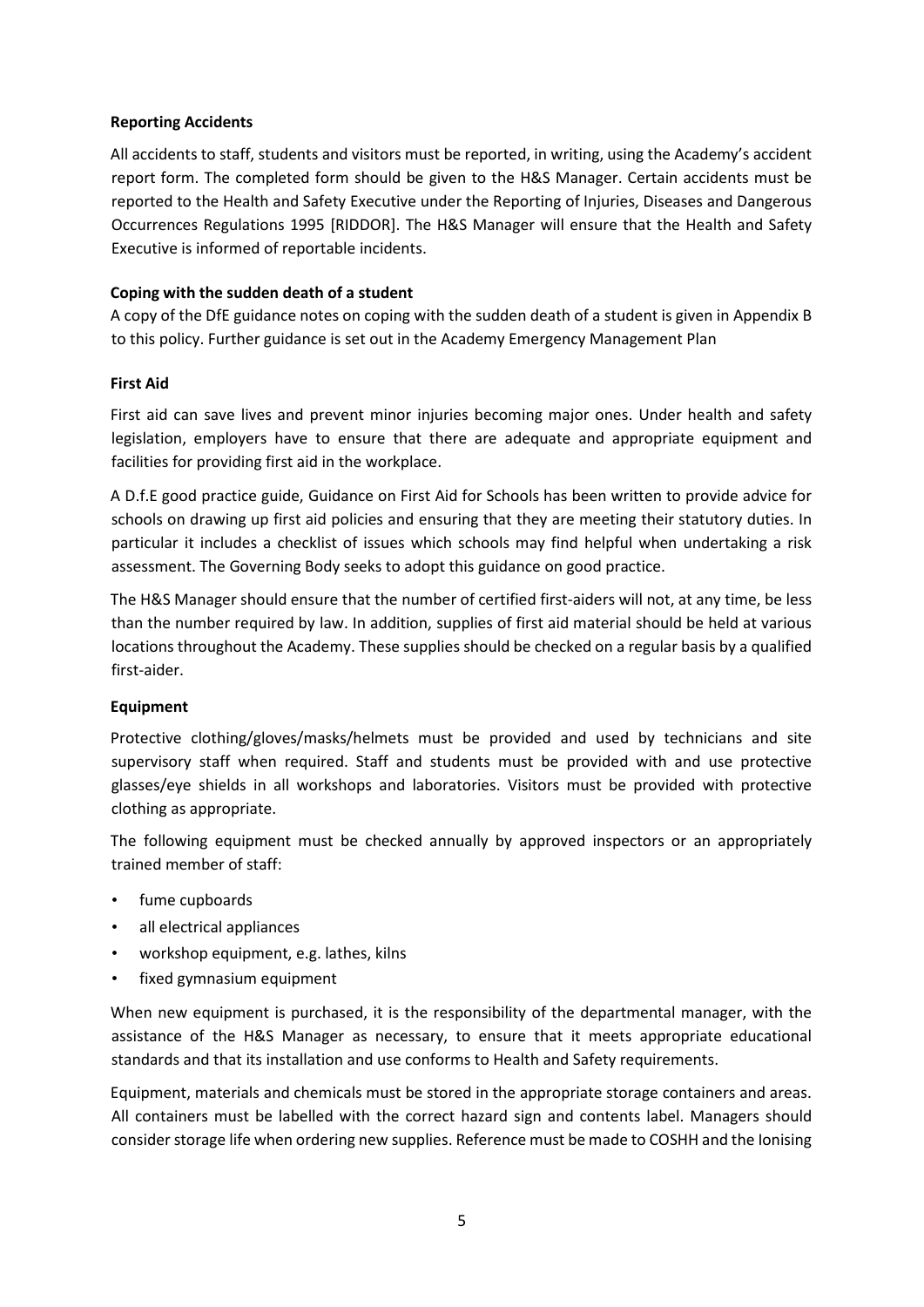Radiations Regulations; copies of all relevant COSHH and regulations must be kept in the Science and Technology Departments and any other areas where COSHH might apply.

# **Housekeeping**

The Premises Manager will monitor the cleaning standards of the cleaners. The standard required is laid down in the cleaning specification. Special consideration will be given to hygiene areas.

The Premises Manager will monitor the efficiency of the waste collection service. Separate provision must be made for the collection and disposal of laboratory materials, [chemicals, broken glass etc.] clinical waste and normal refuse.

The Premises Manager will monitor the heat of water from all faucets to ensure it is at a suitable level

# **Visits**

Educational trips and visits must be organised in accordance with the Academy's 'Off Site Procedures.' See Off-site Trips and Visits Policy.

# **Minibuses**

Users of minibuses must be aware of and observe the following requirements:

- The driver must have a current licence and not been involved in any accident for the past five years, be aged 25 years or over and hold a full licence in Group 'A' or PSV
- Drivers of the minibus are required to complete a record form and supply a photocopy of Their driving licence
- Where the transport of students is involved, drivers are required to have undertaken a drivers' assessment programme and received the resulting accreditation
- When a charge is being made to passengers, the minibus permit must be displayed in the vehicle
- If damage to the minibus is not covered by insurance the responsibility for the repair lies with the individual or organisation using the minibus [the Academy will decide upon the repairer to be used]
- Only one person per seat is to be carried
- Seat belts are to be worn by all passengers and the driver at all times
- The driver at the time when an offence was committed is responsible for the payment of fines incurred
- A log sheet must be taken on each journey, completed by recording the starting and closing mileage readings, detailing any defects and signing before returning, along with the vehicle keys and permit, to the Academy reception

# **Visitors to the Academy Site**

All visitors to the Academy will sign in at the reception. Visitors will be collected from reception by the member of staff concerned or escorted to the appropriate area of the Academy.

No contractor may undertake work on the Academy site without permission from the Premises Manager other than in an emergency, e.g. fire, flooding or to make safe following theft/vandalism.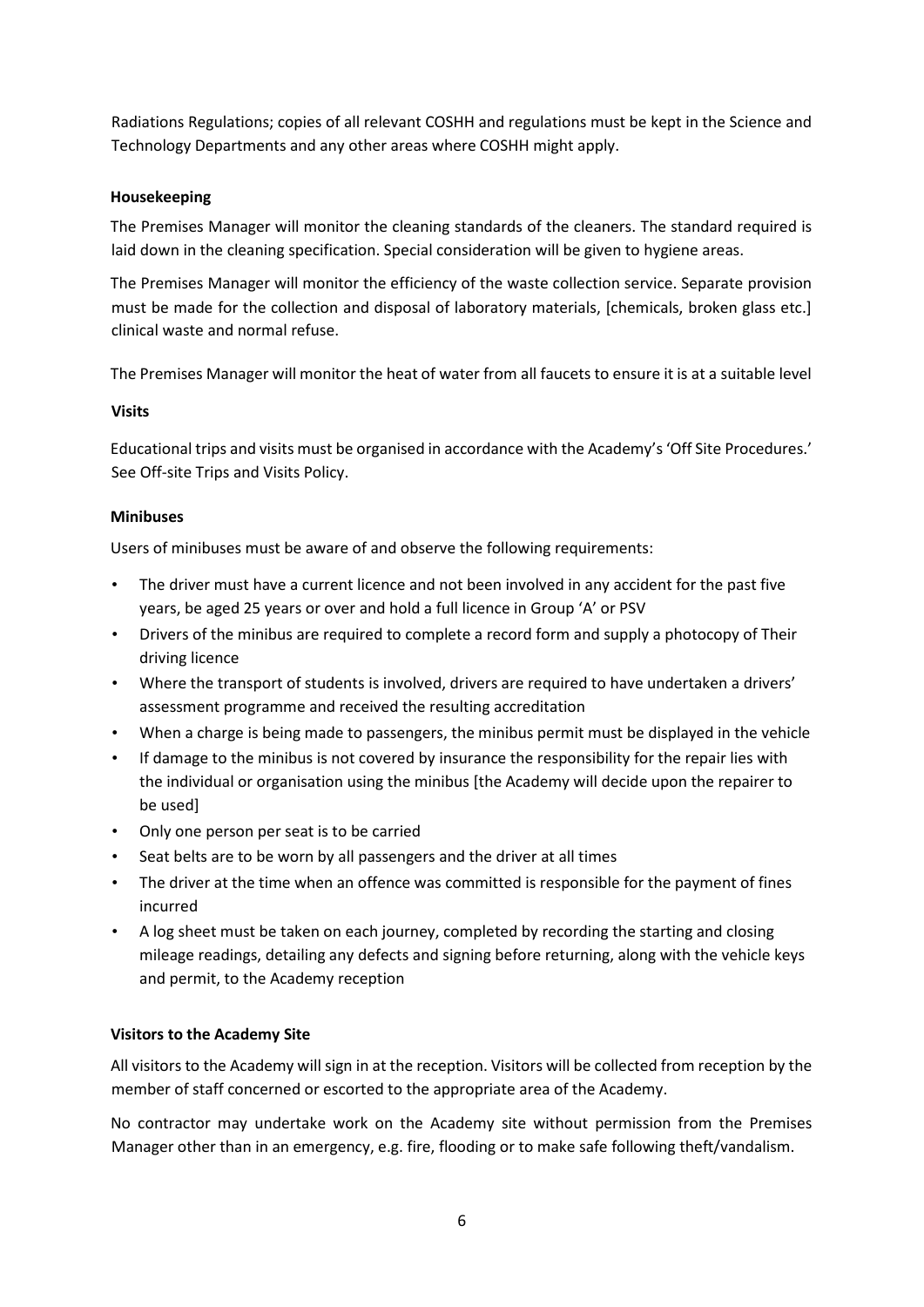Contractors are responsible for the Health and Safety of their employees and for their safe working practices, which must not constitute a hazard to staff, students and visitors to the Academy.

Hirers of the Academy premises must use plant, equipment and substances corre ctly and use the appropriate safety equipment. They will be made aware of their obligations in relation to Health and Safety when making the booking.

Whilst on site, all visitors and contractors must wear an Academy visitor's badge. Temporary teaching staff on cover duties will be required to indicate their presence in the Academy by reporting to reception.

If a member of staff meets someone on site who they do not recognise and is not wearing a visitors badge, they should, if they do not feel threatened, enquire if the person needs assistance and direct them either to the Academy reception or off the site, as appropriate.

If an intruder is uncooperative in going to the reception or leaving the site, or a member of staff feels threatened, or is threatened with violence or a violent attack takes place, immediate help from the Police should be sought by telephone.

# **Security**

All staff should be conscious of all aspects of the security of people and property. In particular, the emergency exit doors on the outer perimeter of the buildings should only be used in the event of emergencies and kept secure at all other times.

Maintaining security is aimed at reducing the opportunity for unauthorised persons to enter the buildings through non-designated access points. It is also necessary to be alert to the possible presence of unauthorised persons on site who may constitute a threat to staff, students and bonafide visitors and contractors.

# **Critical Incidents**

As part of its commitment for the wellbeing of staff, students and visitors, the Academy has set out a procedure which is to be adopted in the event of a critical incident occurring either on the Academy premises or on an activity away from the Academy site.

# **Healthy Eating**

It is the policy of the Academy to encourage students to adopt eating habits that are conducive to a healthy lifestyle. To this end the Academy works with its catering manager in providing menu options that support these aims.

# **Resources**

- HSE http://www.hse.gov.uk/index.htm
- HSE Five Steps to Risk Assessment http://www.hse.gov.uk/pubns/indg163.pdf
- HSE A Guide to Risk Assessment Requirements http://www.hse.gov.uk/pubns/indg218.pdf
- A Guide to the Law for School Governors [DCSF 2008]- Community Version Voluntary Aided Version - Voluntary Controlled Version- Foundation Version http://www.governornet.co.uk/publishList.cfm?topicAreaId=26 • DfE School Security website www.dfes.gov.uk/schoolsecurity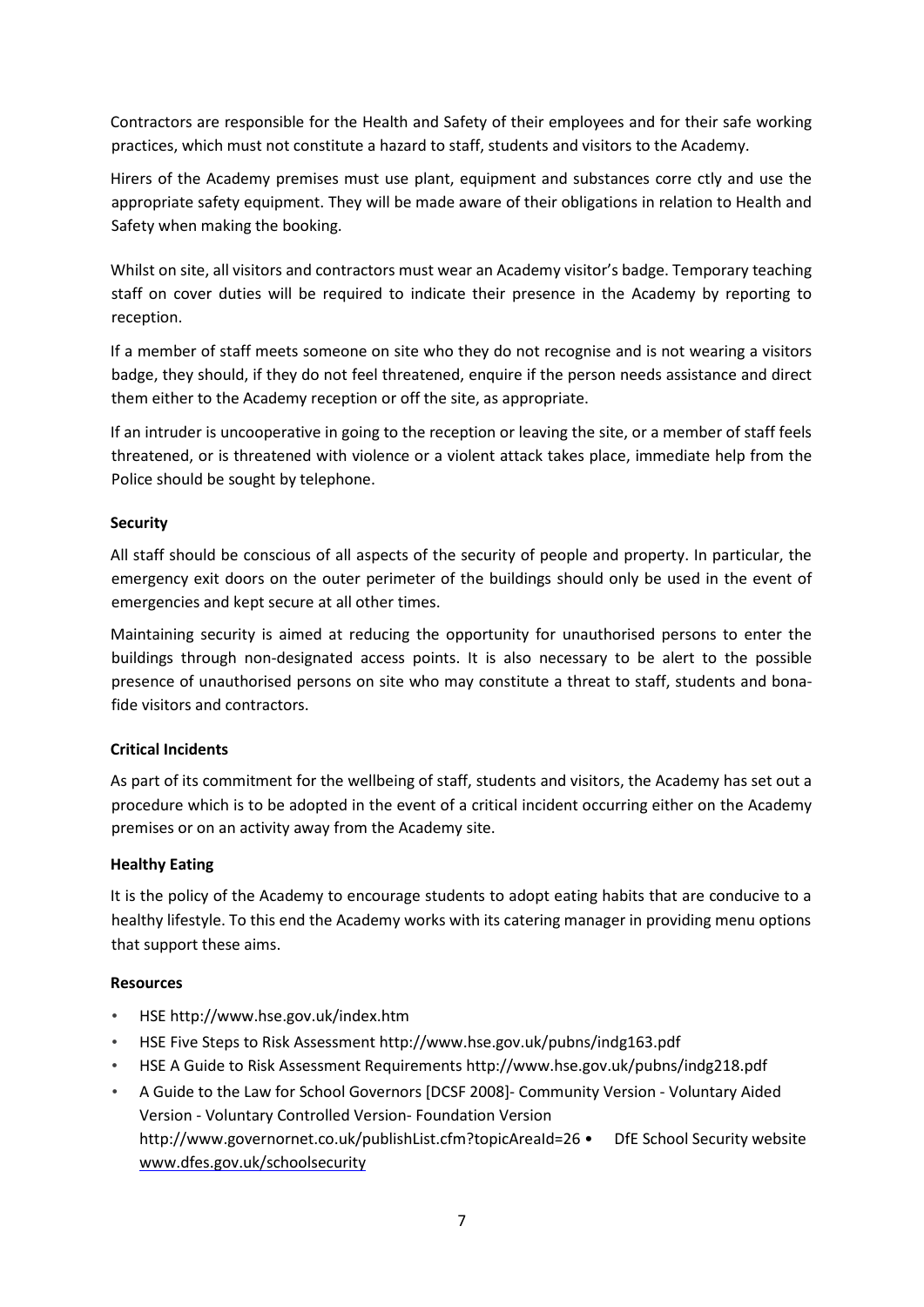- DfE Health and Safety of Pupils on Educational Visits: A Good Practice Guide http://www.dfes.gov.uk/h\_s\_ev/index.shtml
- DfE/DH Supporting Pupils with Medical Needs: A Good Practice Guide http://www.dfes.gov.uk/medical
- DfE Guidance on First Aid for Schools http://www.dfes.gov.uk/firstaid DfE/Home Office School Security: Dealing with Troublemakers – http://www.dfes.gov.uk/schoolsecurity/dwthome.shtml
- DfE Safety Education: Guidance for Schools, December 2001 [Ref: DfES/0161/20002]
- DfE video 'Can you see what they see?'
- DfE Code of Practice on LA-School Relations http://www.dfes.gov.uk/lea/
- Guidance on Standards for School Premises [ref DfEE 0029/2000]
- DfE/CEDC Safe Keeping: A good practice guide for health and safety in study support [Ref DfEE 0197/2000]
- HSE publications [priced and non-priced] are available from HSE Books Tel: 01787 881165
- DfE guides are free from DfE publications Tel 0845 6022260
- HSE's infoline is 08701 545500

# **Health and Safety legislation**

- The Health and Safety at Work etc. Act 1974
- The Management of Health and Safety at Work Regulations 1999
- Reporting of Injuries, Diseases and Dangerous Occurrences Regulations 1995 [RIDDOR]

#### **Education legislation**

- Education [School Premises] Regulations 1999 [SI 1999 No.2]
- School Standards and Framework Act 1998
- School Inspections Act 1996.
- Education Act 1996

#### **APPENDIX A**

#### **DfE Guidance**

# **Responsibility for Health and Safety in Schools**

# **Health and Safety at Work Law**

Health and safety responsibilities derive from the Health and Safety at Work etc. Act 1974 and associated regulations. Health and safety legislation is enforced by the Health and Safety Executive [HSE].

# **Employer**

The Health and Safety at Work etc. Act 1974 places overall responsibility for health and safety with the employer. Who this is varies with the type of school.

• For community schools, community special schools, voluntary controlled schools, maintained nursery schools and pupil referral units the employer is the Local Authority [LA].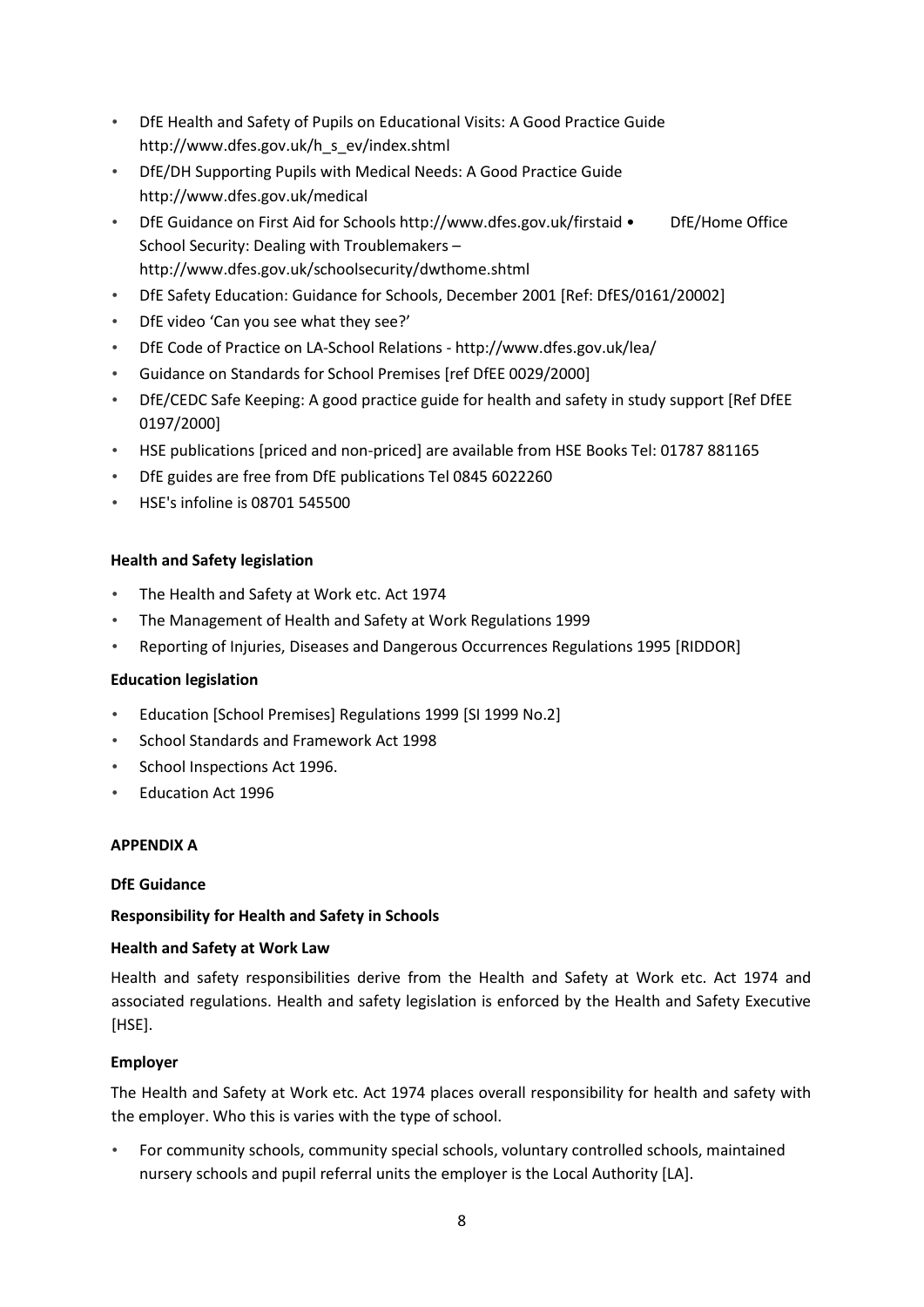- For foundation schools, foundation special schools and voluntary-aided schools, the employer is usually the governing body.
- For independent schools, the employer is usually the governing body or proprietor.

The Local Authority is the employer for statutory youth groups.

Education employers have duties to ensure, so far as is reasonably practicable:

- the health, safety and welfare of teachers and other education staff
- the health and safety of pupils in-school and on off-site visits
- the health and safety of visitors to schools, and volunteers involved in any school activity.

#### **Employees**

Employees have responsibilities too. The Health and Safety at Work etc. Act 1974 and the Management of Health and Safety at Work Regulations 1999 apply to them as well. Employees must:

- take reasonable care of their own and others health and safety
- co-operate with their employers
- carry out activities in accordance with training and instructions
- inform the employer of any serious risks.

#### **Enforcement**

The HSE enforces health and safety law relating to the activities of LAs and schools.

Because the employer is responsible for health and safety in the workplace and on work activities the HSE will normally take action against the employer. However, in some circumstances, for example where an employee failed to take notice of the employers policy or directions in respect of health and safety, the HSE may take action against the employee as well or instead.

#### **Responsibility of all Schools**

The employer must have a health and safety policy and arrangements to implement it. The Health and Safety at Work etc. Act 1974 applies. Key elements of a health and safety policy are listed below; this is not a comprehensive list.

Employers must assess the risks of all activities, introduce measures to manage those risks, and tell their employees about the measures. The Management of Health and Safety at Work Regulations 1999 apply.

In practice, employers may delegate specific health and safety tasks to individuals [LAs may delegate specific tasks to schools]. But the employer retains the ultimate responsibility no matter who carries out the tasks. The employer should therefore maintain an audit track, making clear who is doing what and confirming that these tasks are being carried out.

#### **Key Elements of a Health and Safety Policy**

- A general statement of policy
- Delegation of duties as allocated tasks
- Arrangements made to put in place, monitor and review measures
- necessary to reach satisfactory health and safety standards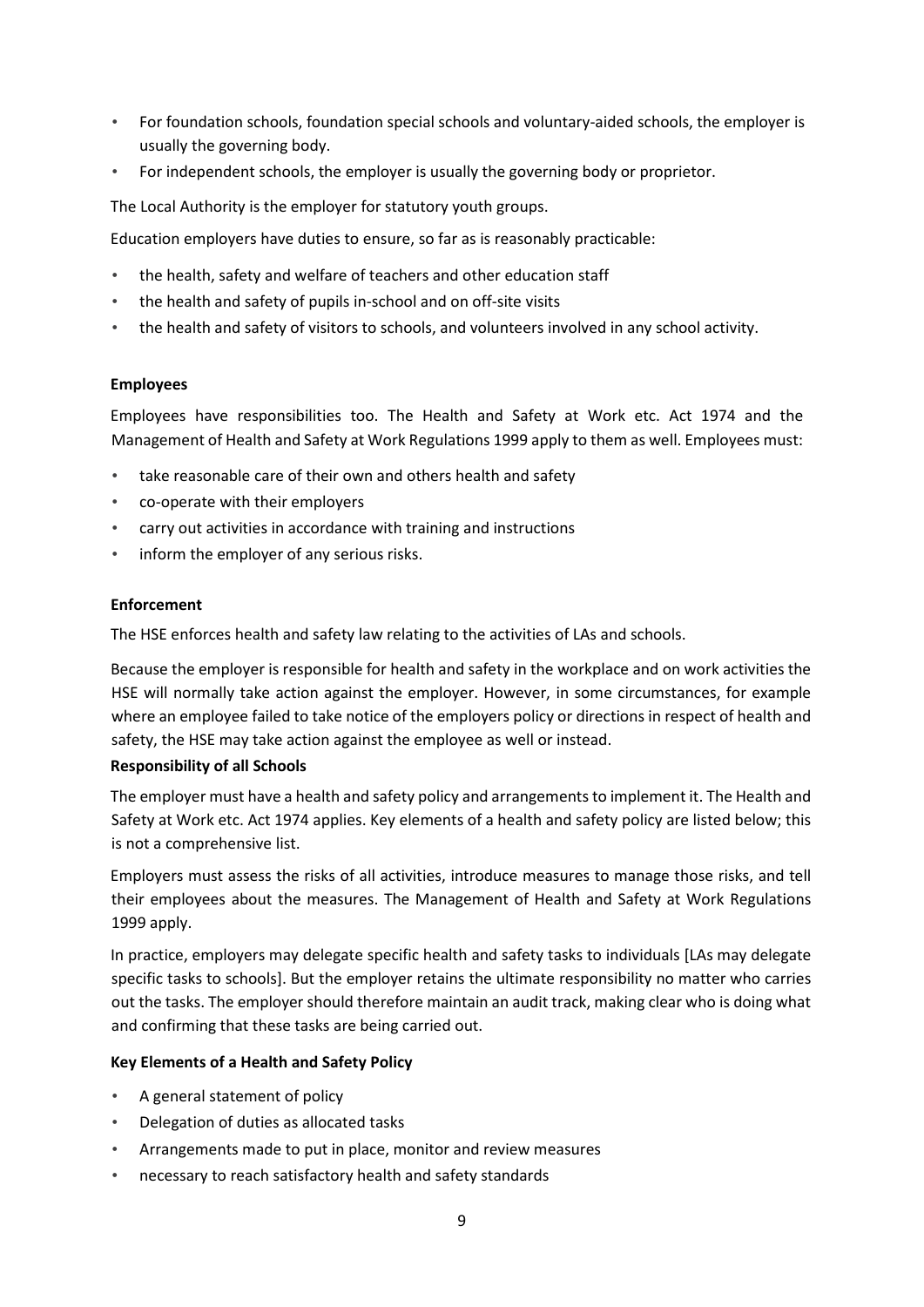- Training of staff in health and safety including competence in risk assessment
- Off-site visits including school-led adventure activities
- Selecting and controlling contractors
- First-Aid and supporting pupils' medical needs
- School Security
- Occupational health services and work-related stress
- Consultation arrangements with employees
- Workplace safety for teachers, pupils and visitors
- Violence to staff
- Manual handling
- Slips and trips
- On site vehicle movements
- Management of asbestos
- Control of hazardous substances
- Maintenance and when necessary examination and test of plant and equipment such as electrical equipment, local exhaust ventilation, pressure systems, gas appliances, lifting equipment and glazing safety
- Recording and reporting accidents to staff, pupils and visitors including those reportable under the Reporting of Injuries, Diseases and Dangerous Occurrences Regulations 1995 [RIDDOR]
- Fire safety, including testing of alarms and evacuation procedures
- Dealing with health and safety emergencies procedures and contacts

#### **APPENDIX B**

#### **D.f.E Guidance**

#### **Coping with the sudden death of a pupil**

Unfortunately, some head teachers or Principals will be faced, in the course of their professional lives, with a set of circumstances arising from the death of a student at school or elsewhere.

In such circumstances, head teachers or Principals may feel on their own and may need advice at that moment.

Accordingly, the Department has been asked to make advice available to help head teachers and Principals cope with the immediacy of a student's sudden death at school.

The text below is based on work prepared by Chris Bridge, Head Teacher of Huntington School. We are very grateful to Mr Bridge for this.

#### **Working with the Police**

Very soon after the death is announced the Police should visit as they have to carry out an investigation into the circumstances.

You will need to clear rooms or spaces for them to work in.

They may want to collect evidence.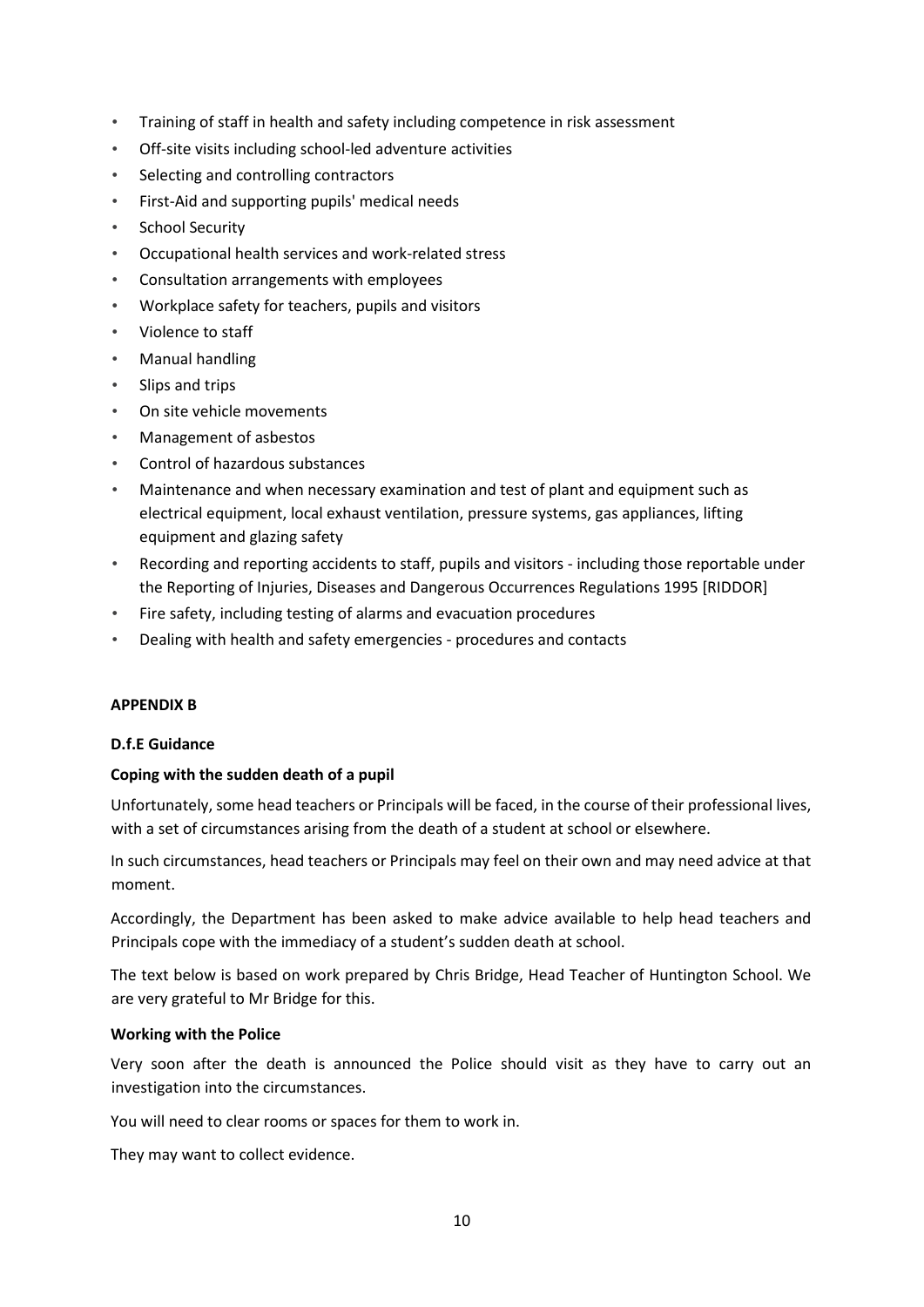The Police will normally tell the child's next of kin and will want to speak at once to the usually very upset teacher who will need someone with them and will probably need to stay at school.

The Police will almost certainly tell you that you must not speculate on the cause of death. But remember that the media are under no such restriction.

# **Telling Students**

Where a student collapses during the school day when other students are present, is rushed to hospital and subsequently dies, those students will need to know what has happened before they leave at the end of the school day.

It is important to agree with the police the timing and content of the information that you give to students so as to meet the needs of the students whilst not impeding any police investigation.

Are there any siblings, close relatives, or boy/girl friend who needs to know first? Advise them first, but only when parents are ready to collect them.

Gather the whole year group together with 20 minutes to go before the final bell. Timing is everything. The students will listen intently until you tell them that the student has died. Then they stop hearing. If the student has died as the result of an accident you may want to ask them not to speculate about the causes of the accident and not to spread rumours. Getting them to hear this is very difficult. Allow them ten minutes to just be together as a year group. They will need to cry. Expect that some students will contact the local press.

If you want teachers to tell other students, you should have a statement ready for them to read out before you advise them.

# **Telling Teachers**

This may have to be after you have told the key students. You will need to tell the teachers who were nearest to what happened first. Depending on who that teacher is, they will probably need someone with them.

If you want teachers to tell other students for you, have a statement ready for them to read out before you advise them.

#### **Telling Parents**

The police will tell the parents of the child.

Getting a letter to other parents, which both expresses sympathy and gives factual information about the death, is very important. It saves the rumours, which can be intensely hurtful to other students, parents and teachers.

#### **Dealing with the Media**

Head teachers at community and voluntary controlled schools should contact their LA as soon as possible, especially if at all unclear about procedures for dealing with the media. It is recommended that the school should have an Emergency [or Critical Incident Recovery] Plan, which sets out procedures. Note: the LA may advise the school not to speak to the media and direct all enquiries to an appointed LA officer.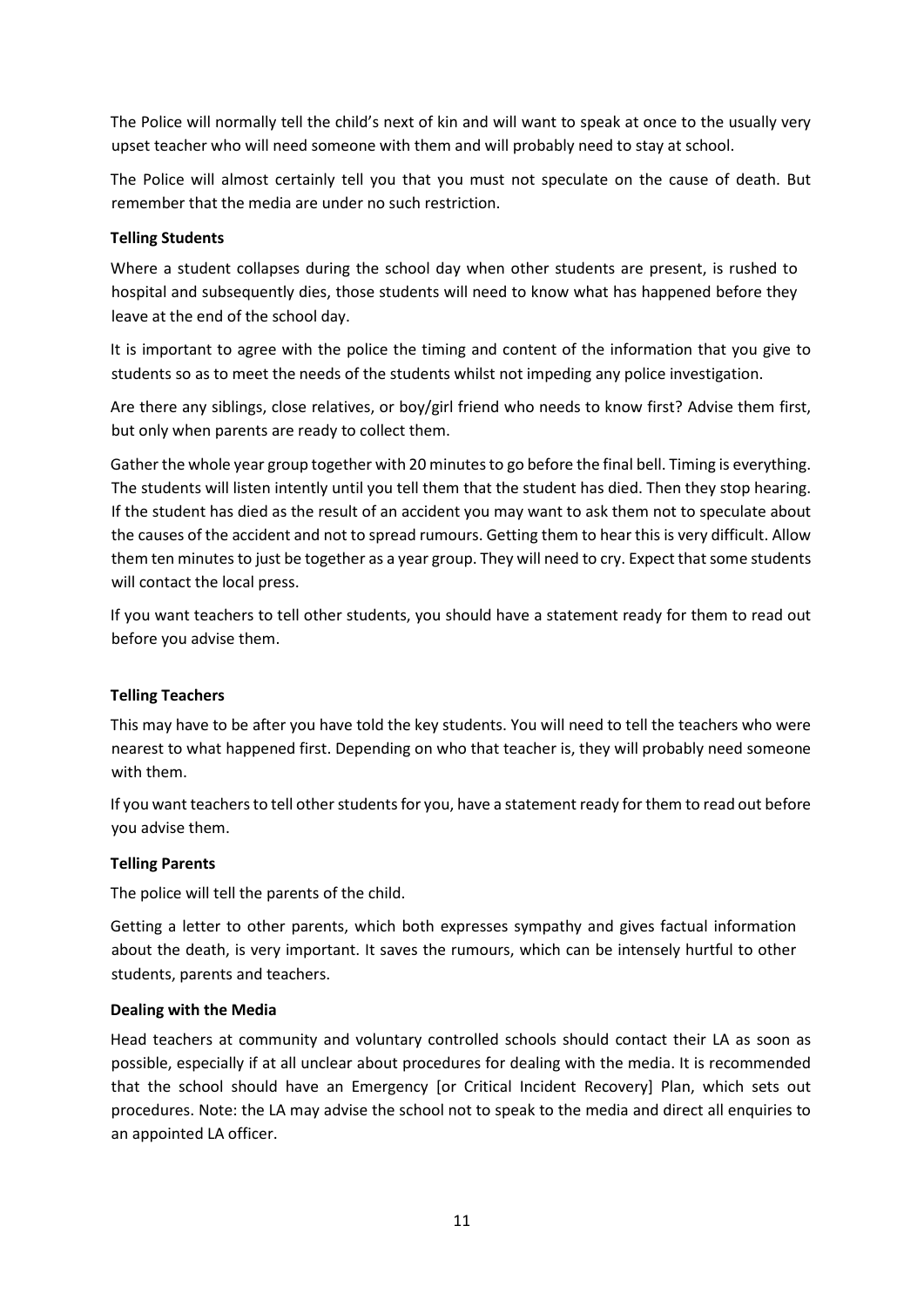If your school does not already have a member of staff nominated as press officer, you may need to assign a colleague as press officer at once, even for fielding enquiries. You may well need intense help. A press officer may be required for the whole day.

The press and local TV channels may contact the parents and they together with the press may speculate about the cause of death. This is a very hard thing to deal with, especially if a TV crew has filmed this speculation by distraught parents.

You may find you have no time to prepare interviews and certainly no time to filter statements through the Director of Education even if the LA wants you to do this.

Keep expressing your sympathy for the parents so that editors will find it hard to cut this part of your statement.

If there is a post mortem, this may happen very quickly, possibly within 24 hours of the death.

Ensure you are advised of the results of any post mortem as soon as possible.

Your LA may want to hold onto this information, but you will need it. The best way to stop media speculation is to give them facts.

# **Helping the School/Academy Recover**

This is a long-term issue. You can help a school/Academy recover through a memorial service or assembly and through the use of counsellors.

Recognise that those who go to counsellors may well not be those whose need is greatest.

A brother or sister may well have intense needs that appear later. It is very difficult for the school to know when to stop making allowances.

# **Educational Visits**

The Department has already issued guidance on coping with emergencies off-site in its 1998 good practice guide Health & Safety of Pupils on Educational Visits and three -part supplement published in July 2002. See http://www.teachernet.gov.uk/visits.

#### **Emergency Planning**

The Department is also preparing work on emergency planning for schools that will become available at a later date.

### **Assistance from the DfE**

The Department will help in any way it can. Please telephone the Pupil Health and Safety Team on 020 7925 6468.